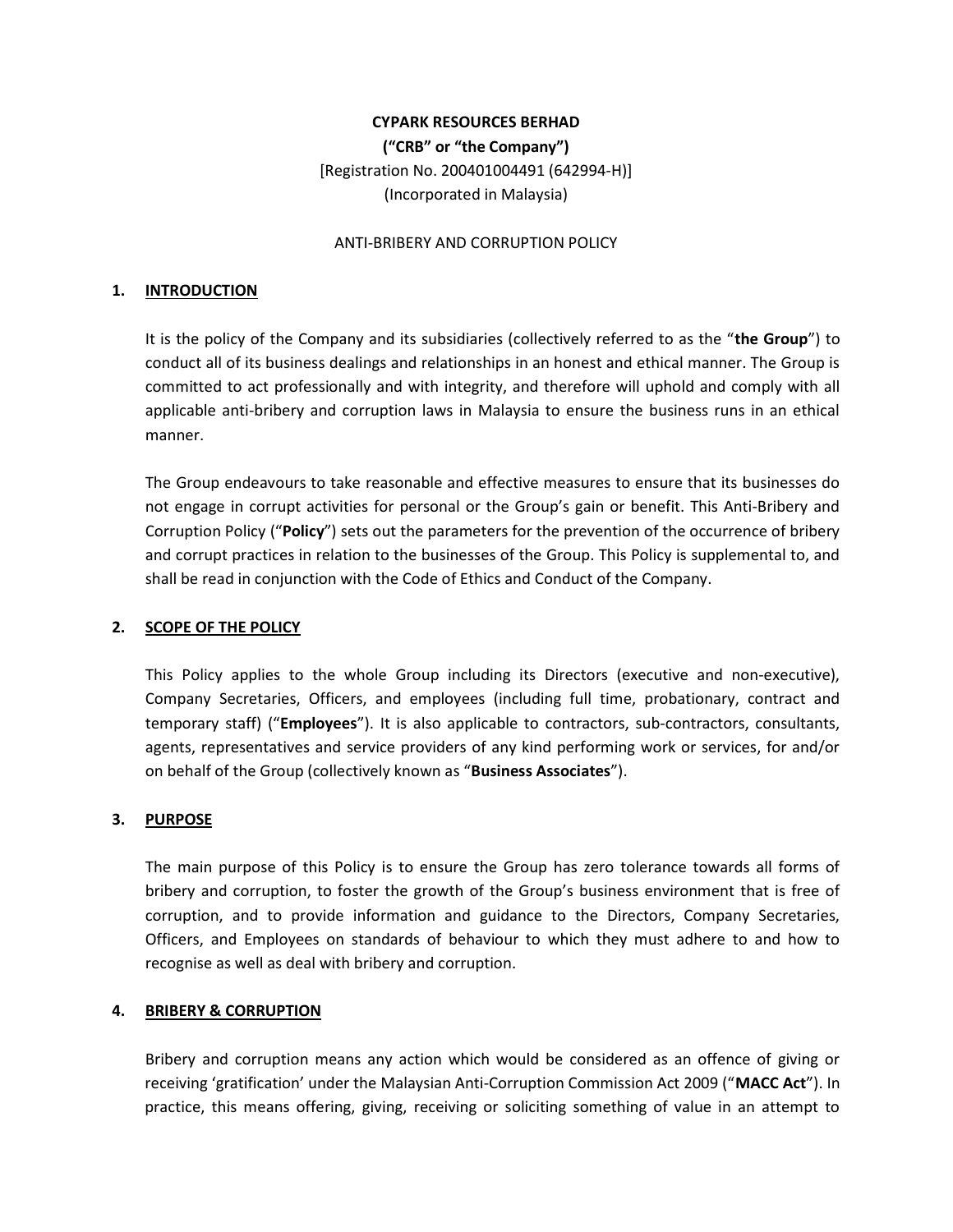illicitly influence the decisions or actions of a person who is in a position of trust within an organisation.

A bribe generally involves an inducement or reward offered in order to gain any improper commercial, contractual, regulatory or personal advantage. It may take the form of anything of value such as money, goods, services, privileges, or any other item of value.

Bribery may be 'outbound', where someone acting on behalf of the Group attempts to influence the actions of someone external, such as a Government official or client decision-maker. It may also be 'inbound', where an external party is attempting to influence someone within the Group such as a senior decision-maker or someone with access to confidential information.

The Group's Directors, Company Secretaries, Officers, and Employees are prohibited whether directly or indirectly to offer, give, receive or solicit any item of value for the benefit of the recipient or some other person.

# 5. GRATIFICATION

Gratification is defined in the MACC Act to mean the following:

- (a) money, donation, gift, loan, fee, reward, valuable security, property or interest in property being property of any description whether movable or immovable, financial benefit, or any other similar advantage;
- (b) any office, dignity, employment, contract of employment or services, and agreement to give employment or render services in any capacity;
- (c) any payment, release, discharge or liquidation of any loan, obligation or other liability, whether in whole or in part;
- (d) any valuable consideration of any kind, any discount, commission, rebate, bonus, deduction or percentage;
- (e) any forbearance to demand any money or money's worth or valuable thing;
- (f) any other service or favour of any description, including protection from any penalty or disability incurred or apprehended or from any action or proceedings of a disciplinary, civil or criminal nature, whether or not already instituted, and including the exercise or the forbearance from the exercise of any right or any official power or duty; and
- (g) any offer, undertaking or promise, whether conditional or unconditional, of any gratification within the meaning of any of the preceding paragraphs (a) to (f).

# 6. GIFTS AND HOSPITALITY

As per Clause 2 of the Company's Code of Conduct and Ethics, the Group adopts a "no gift" policy. However, in some circumstances, such gift-giving and hospitality given to or received from during major celebrations/festive, upon milestone's achievement of any company within the Group, or for genuine and justifiable occasions are part of maintaining ordinary business relationship, and is the acceptable business relationship practice in the relevant jurisdiction.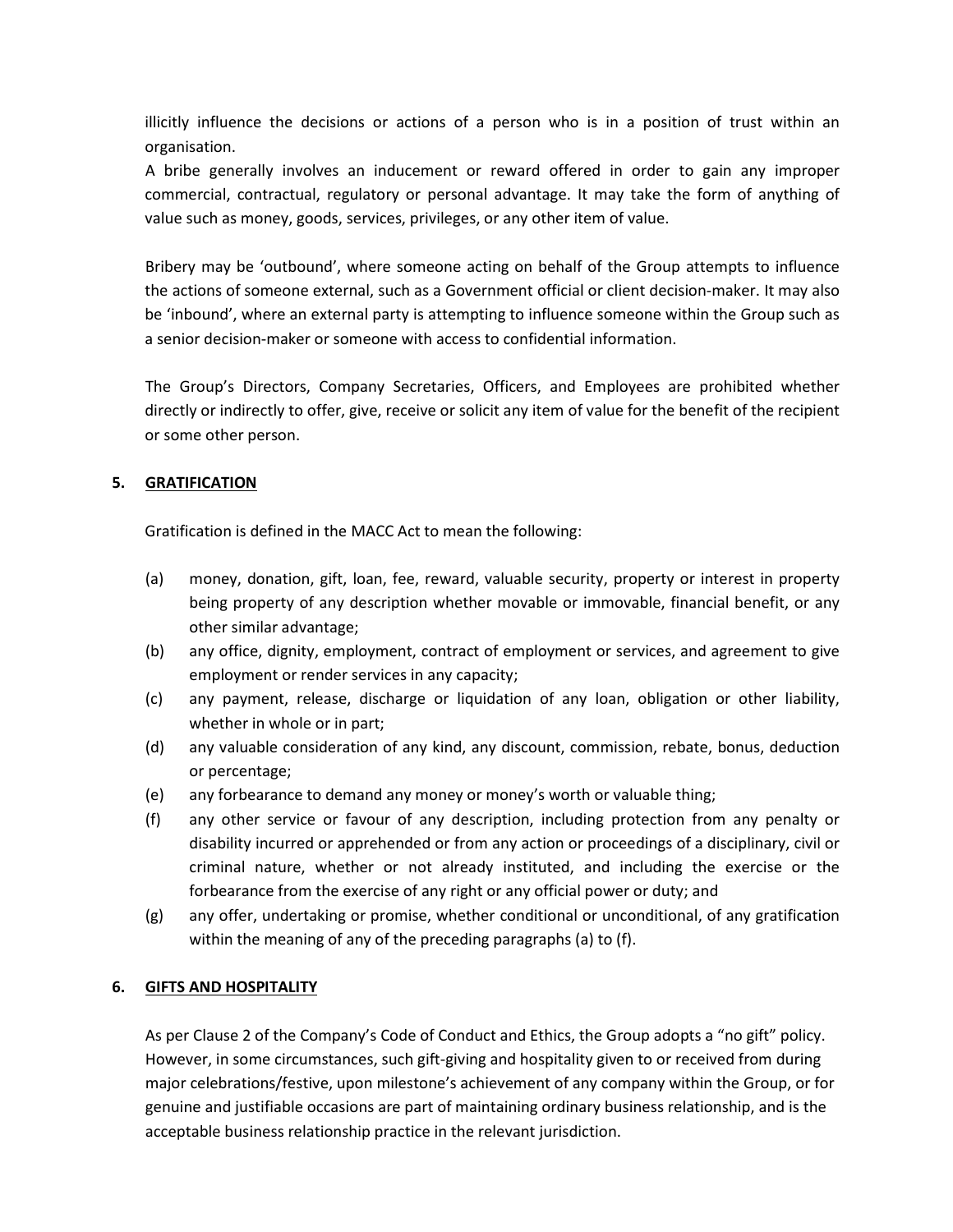The giving or receipt of gifts or hospitality is not prohibited, if the following requirements are met:

- (a) it must not be made with the intention of influencing another person to obtain/retain business advantage, or to reward the provision/retention of business advantage, or in explicit/implicit exchange for benefits;
- (b) it must comply with local law;
- (c) it is given in the name of the Group (the Company or its subsidiaries);
- (d) it must not include cash or a cash equivalent;
- (e) it must be appropriate in the circumstances; and
- (f) it must be of an appropriate type and value.

 Therefore, this Policy does not prohibit normal and appropriate gift-giving and hospitality given to or received from third parties in above limited instances, so long as it is reasonable, appropriate, modest, bona fide corporate hospitality and must be done openly and not in secret

# 7. FACILITATION PAYMENTS AND KICKBACKS

Facilitation payment to an external party, in particular, government officials, is strictly prohibited as it is seen as a form of bribery and corruption, unless it can be proven that such payment is legitimate and supported by an official receipt. Facilitation payment are considered as small, 'unofficial' payment given to third parties to secure or expedite routines or administrative actions by an official. This payment is not necessary in forms of cash or cash equivalents, it also can be in any sort of advantage with the intention to influence actions to be taken in the furtherance of one's duties.

Directors, Company Secretaries, Officers, and Employees shall decline to make the payment and report to the Company immediately when they encounter any requests for a facilitation payment. In addition, if a payment has been made and Directors, Company Secretaries, Officers, or Employees are unsure of the nature, the Company must be notified immediately, and the payment recorded accordingly.

However, there could arise circumstances in which the Directors, Company Secretaries, Officers, or Employees have no alternative but to make a facilitation payment in order to protect themselves from injury, loss of life or liberty. Any request for facilitation payment under such circumstances should be reported immediately to their superior or Head of Division/Department or Board of Directors of the Company.

## 8. DONATIONS

Please note that the Group only makes charitable donations if they are legal and ethical under local laws and in accordance with the Group's policy. All donations shall be supported with an official letter of request from the requesting external party and proof of receipt and must be approved by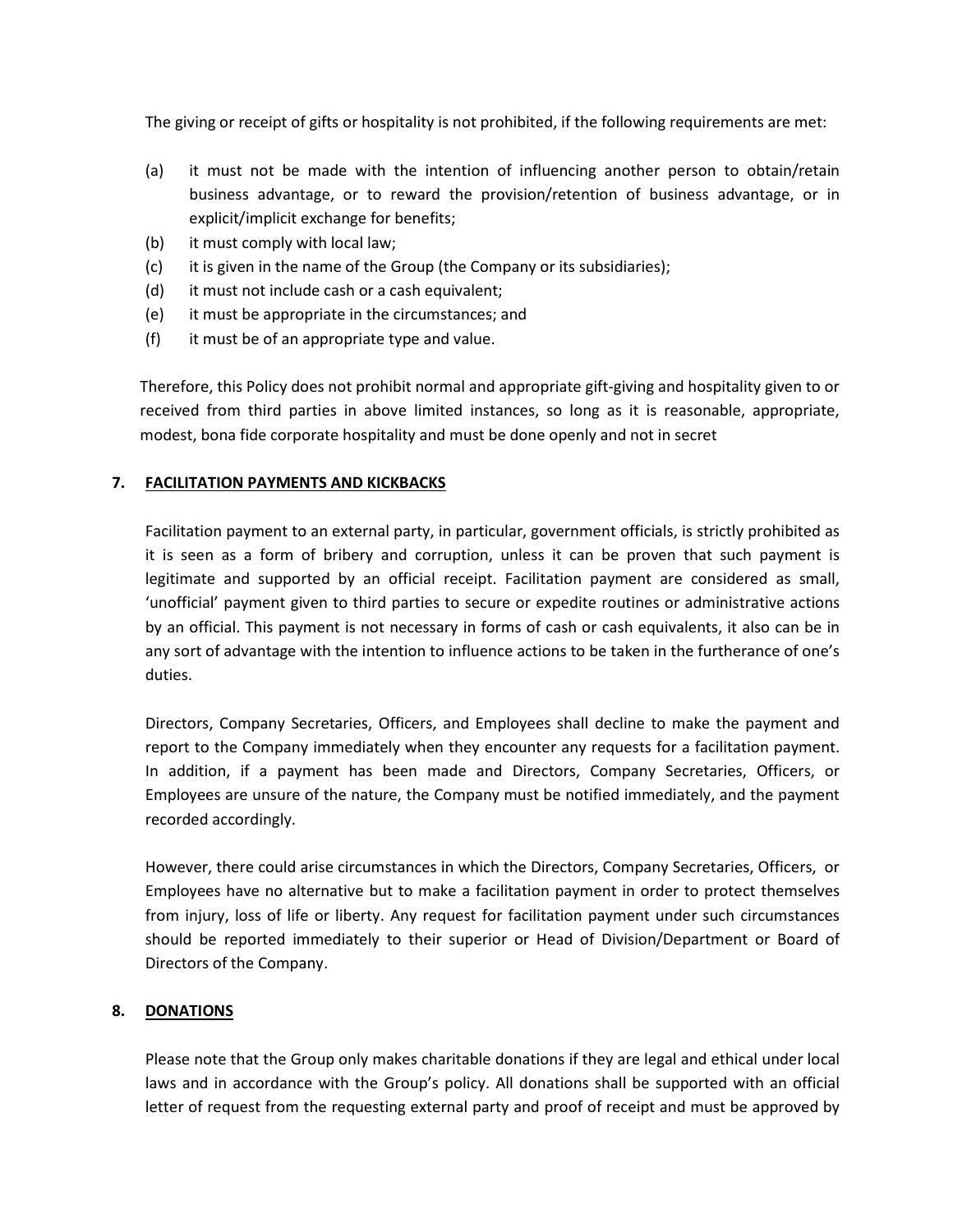the Head of Division/Department and/or the Group Chief Executive Officer in accordance with the Group's standard operating procedures.

The Directors and management of the Group shall ensure that all donations are not used as a subterfuge for bribery or used to circumvent or avoid any of the clauses in the Code of Conduct and Ethics.

# 9. CONFLICTS OF INTEREST

Conflicts of interest arise in circumstances where there is personal interest that may be considered to have potential interference with objectivity in performing duties or exercising judgment on behalf of the Group. All Directors, Company Secretaries, Officers, and Employees should avoid situations in which personal interest could conflict with their professional obligations or duties. Directors, Company Secretaries, Officers, and Employees must not use their position, official working hours, the Group's resources and assets, or information available to them for personal gain or to the Group's disadvantage.

In situations where a conflict of interest arises, the individual is required to report the matter to their immediate superior and/or Head of Division/Department and/or Board of Directors of the Company.

## 10. BUSINESS ASSOCIATES

Appropriate due diligence will be carried out to assess the integrity of the prospective Business Associates before on-boarding any Business Associates, to ensure that the Business Associates are not likely to commit any act of bribery or corruption in the course of work with the Group.

All the Business Associates are made aware of and understand the policy. All Business Associates of the Group are required to comply with this policy. The performance of the Business Associates are monitored periodically to ensure ongoing compliance. In the event that any Business Associates commit bribery or attempt to commit bribery, the Group reserves the right to terminate the contracts/services.

# 11. REPORTING PROCEDURES ON SUSPECTED BRIBERY OR CORRUPTION ACTIVITIES

If the Directors, Company Secretaries, Officers, or Employees suspect, or reasonably believe that this Policy has been, or is being breached, they are encouraged to whistle blow or report the concerns through the procedures set our under the Group's Whistle Blowing Policy available at http://ir.chartnexus.com/cypark/docs/Whistleblowing%20Policy.pdf.

All concerns reported will be taken seriously, treated in confidential manner and investigated immediately. The whistleblower's anonymity will be protected and no individual will be